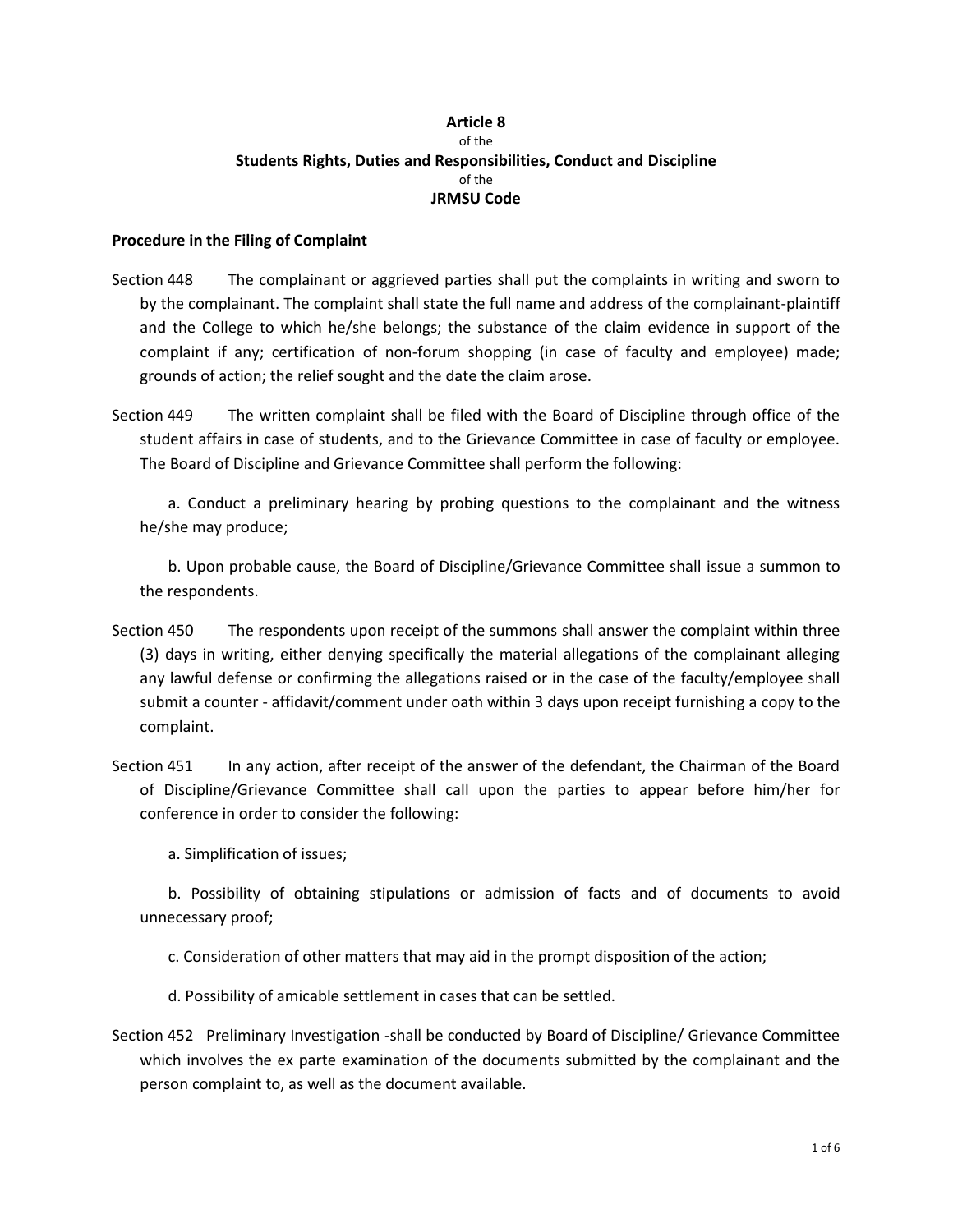During the preliminary investigation, proceeding shall be held under strict confidentiality.

- Section 453 Duration of the Investigation a preliminary investigation shall commence not later than five (5 days) from receipt of the complaint and shall be within fifteen (15) working days.
- Section 454 After the trial has been set, the Board of Discipline/Grievance Committee en bank shall follow the following order, in the conduct of the formal investigation:

a. The Board of Discipline/Grievance Committee shall hear first the testimony of the complainant and his/her witnesses;

b. Then, it listens to the testimony of the defendant and his/her witnesses;

c . And, finally, hears the rebutting testimony that is offered by the complainant and the defendant.

- Section 455 Investigation Report within five (5) working days from the termination of the preliminary investigation, the Board of Discipline / Grievance Committee shall submit the investigation report and the complete records of the case to the University President.
- Section 456 The Board of Discipline/Grievance Committee shall render judgment in favor of the complainant or for the defendant three (3) days after trial and on the basis of the law and evidence presented.
- Section 457 The decision of the majority of the quorum (1/2 plus 1) shall be necessary to pass judgment. Provided, that, a unanimous vote of the members present during the deliberation of the case shall be necessary for the imposition of either dismissal or expulsion; Provided, further, that failure to obtain a unanimous vote shall automatically call for the imposition of the lesser penalty of suspension. It shall be the duty of all members present to cast their vote. There shall be no abstentions.
- Section 458 If the complainant does not appear at the time and place designated in the summons or in subsequent order without any justifiable cause, the Board of Discipline/Grievance Committee shall dismiss the complains.
- Section 459 Judgment by default. If the defendant does not answer the complaint and does not appear without justifiable cause during the pre-trial, he/she may be declared in default. The Board of Discipline/Grievance Committee shall thereupon proceed to hear the testimony of the complainant and his/her witnesses, and shall render judgment in favor of the complainant in accordance with the facts alleged and proved.
- Section 460 Promulgation of judgment by the Board of Discipline. In cases where the penalty imposed shall fall under major offenses, after thorough deliberation and evaluation of the merits of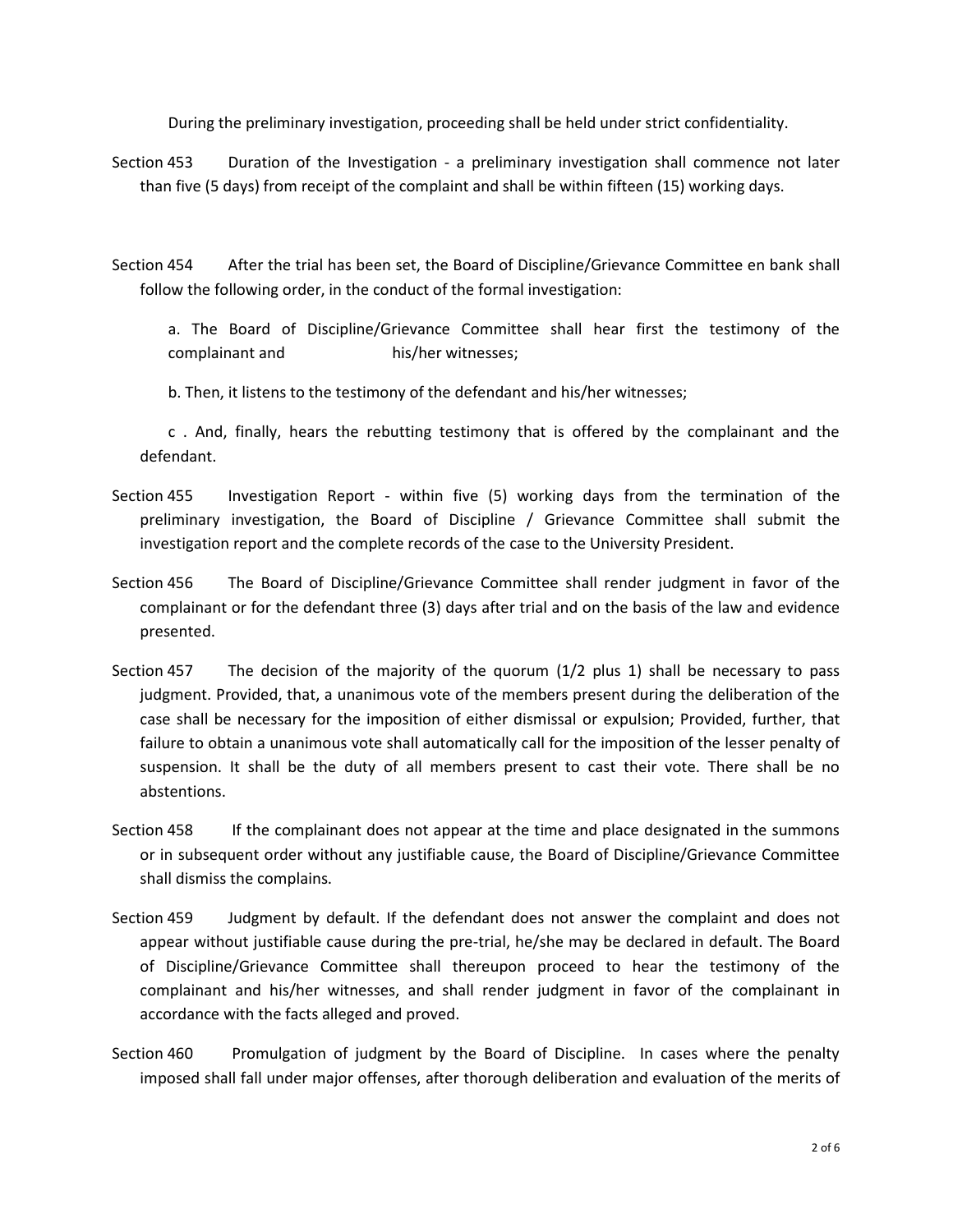the case, the Board of Discipline shall render its decision in the presence of the parents or a representative of both, the plaintiff and defendant.

- Section 461 Execution for minor offense of students. Execution is issued upon final judgment of the Board of Discipline. For major offenses, execution shall be issued after the terms for perfecting appeal to the President of the State University has expired or after no appeal has been made.
- Section 462 Decision After Preliminary Investigation By The Grievance Committee. If a prima facie case is established during the investigation, a formal charge shall be issued by the Grievance Committee with confirmation of the University President within 3 working days from receipt of the investigation report. In the absence of a prima facie case, the complaint shall be dismissed within the same period.
- Section 463 Formal Charge. After finding a prima facie case, the Grievance Committee with confirmation of the University President shall formally charge the person complained of. The formal charge shall contain a specification of the charge (s) a brief statement of material or relevant facts, accompanied by certified true copies of documentary evidence. If any, sworn statements covering the testimony of witnesses, a directive to answer the charge (s) in writing under oath in not less than 72 hours from receipt, thereof, an advice for the respondent to indicate in his/her answer whether or not he/she elects a formal investigation of the charge, and a notice that he/she is entitled to be assisted by a counsel of his/her choice.

If the respondent has submitted his/her comment and counter affidavit during the preliminary investigation, he/she shall be given the opportunity to submit additional evidence.

The Grievance Committee shall not entertain requests for clarification, bills of particular or motions to dismiss which are obviously designed to delay the administrative proceeding. If any of these pleadings is filled as part of his/her answer which he/she may file within the remaining period for filing the answer.

- Section 464 The Answer The answer must be in writing and under oath, shall be specific and shall contain material facts and applicable laws , if any including documentary evidence, sworn statements covering testimonies of witnesses, If there be any, in support of respondent case. It shall also include also a statement indicating whether he/she elects a formal investigation.
- Section 465 Failure to File Answer If the respondent fails or refuses to file his/her answer to the formal charge within seventy-two hours from receipt thereof without justifiable cause, he/she shall be considered to have waived his right there to and formal investigation may commence.
- Section 466 At any time after the service of the formal charge against the faculty/employee, the University President upon the recommendation of the Grievance Committee may order the preventive suspension of the respondent during the formal charge.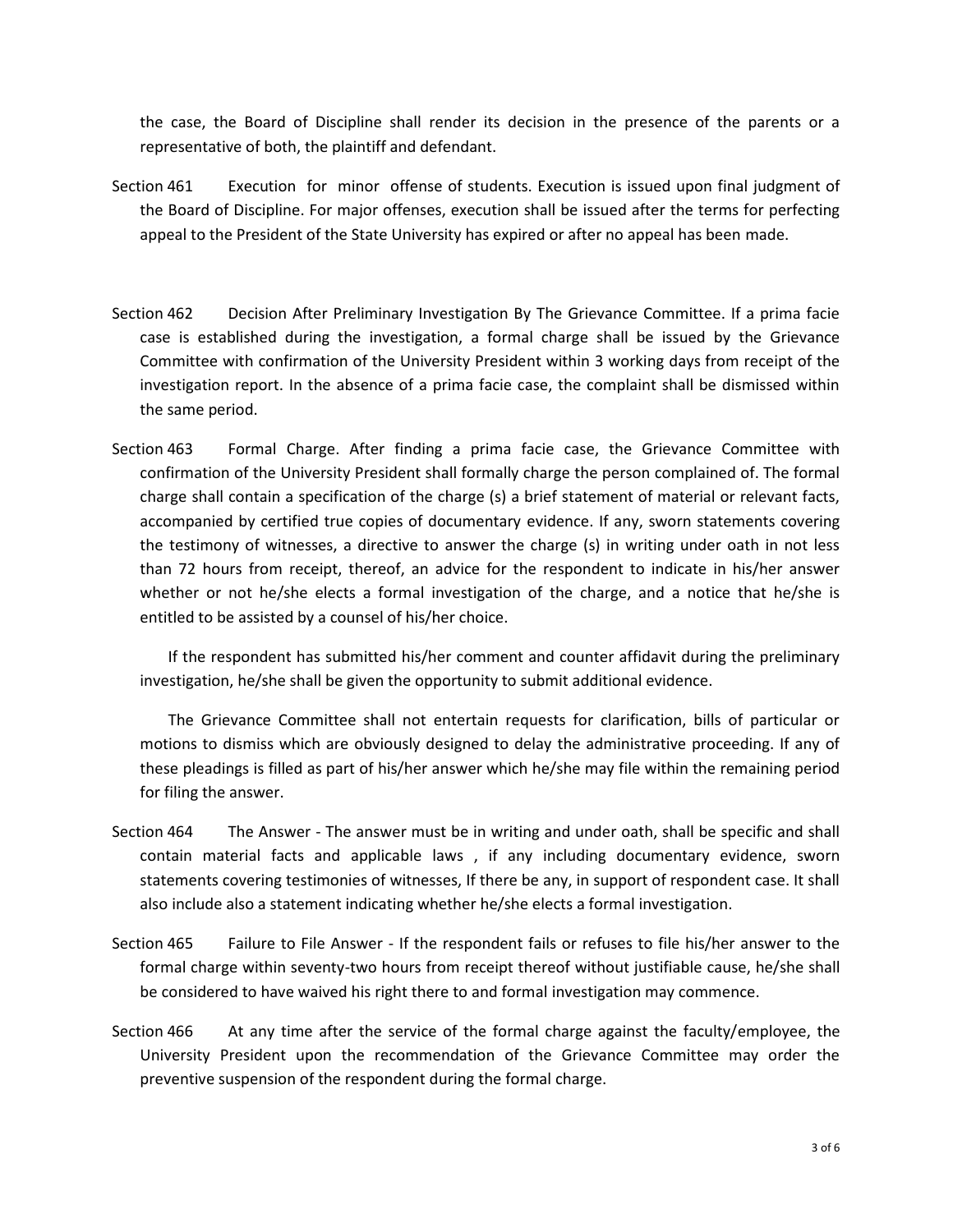- Section 467 Duration of Preventive Suspension When the Administrative case against the faculty/employee respondent under preventive suspension is not finally decided within the ninety (90) days after the date of his/her preventive suspension, unless otherwise provided by a special law, he/she shall be automatically reinstated into the service. Provided, that when the delay in the disposition of the case is due to the fault, negligence or petition of the respondent, the period of the delay should not be included in the country of the ninety (90) Calendar days period of preventive of preventive suspension. Provided, further, that should the respondent be on paternity/maternity leave, said preventive suspension shall be deferred or interrupted until such time that said leave has been duly enjoyed.
- Section 468 Remedy from the Order of Preventive Suspension. The respondent faculty/ employee may file a motion for reconsideration with the Grievance Committee or may elevate the same fo the Board of Regents by way of an appeal within fifteen (15) days from receipt thereof.
- Section 469 Conduct of Formal Investigation. Although the respondent does not request a formal investigation, one shall nevertheless be conducted by the Grievance Committee if it deems such an investigation is necessary to decide the case judiciously. It shall be held not later than ten (10) days from receipt of the respondents answer. Said investigation shall be finished within thirty (30) days from the issuance of the formal charge on the receipt of the answer unless the period is extended by the Grievance Committee in meritorious cases.
- Section 470 Continuous hearing until terminated;

Postponement - Hearings shall be conducted on the hearing dates set by the Grievance Committee or as agreed upon a pre - hearing conference; where no pre - hearing conference is conducted, the parties, their counsels and witnesses, if any, shall be given a notice of at least five (5) days before the first scheduled hearing, specifying the time, date and peace of the said hearing and subsequent hearings. Thereafter, the schedule of hearing previously set shall be strictly followed without further notice, A party shall be granted only three (3) postponements upon oral or written requests. A further postponement may be granted only upon written request and subject to the discretion of the Grievance Committee.

If the respondent fails to appear during the scheduled hearings despite due notice, the investigation shall proceed ex-parte and the respondent is deemed to have waived his/her right to be present and to submit evidence in his/her favor during those hearings.

Section 471 Preliminary Matters -At the start of the hearing, the Grievance Committee shall note the appearances of the parties and shall proceed with the reception of evidence for the complainant.

If the faculty/employee respondent appears without the aid of the counsel, he/she shall be deemed to have waived his right to counsel.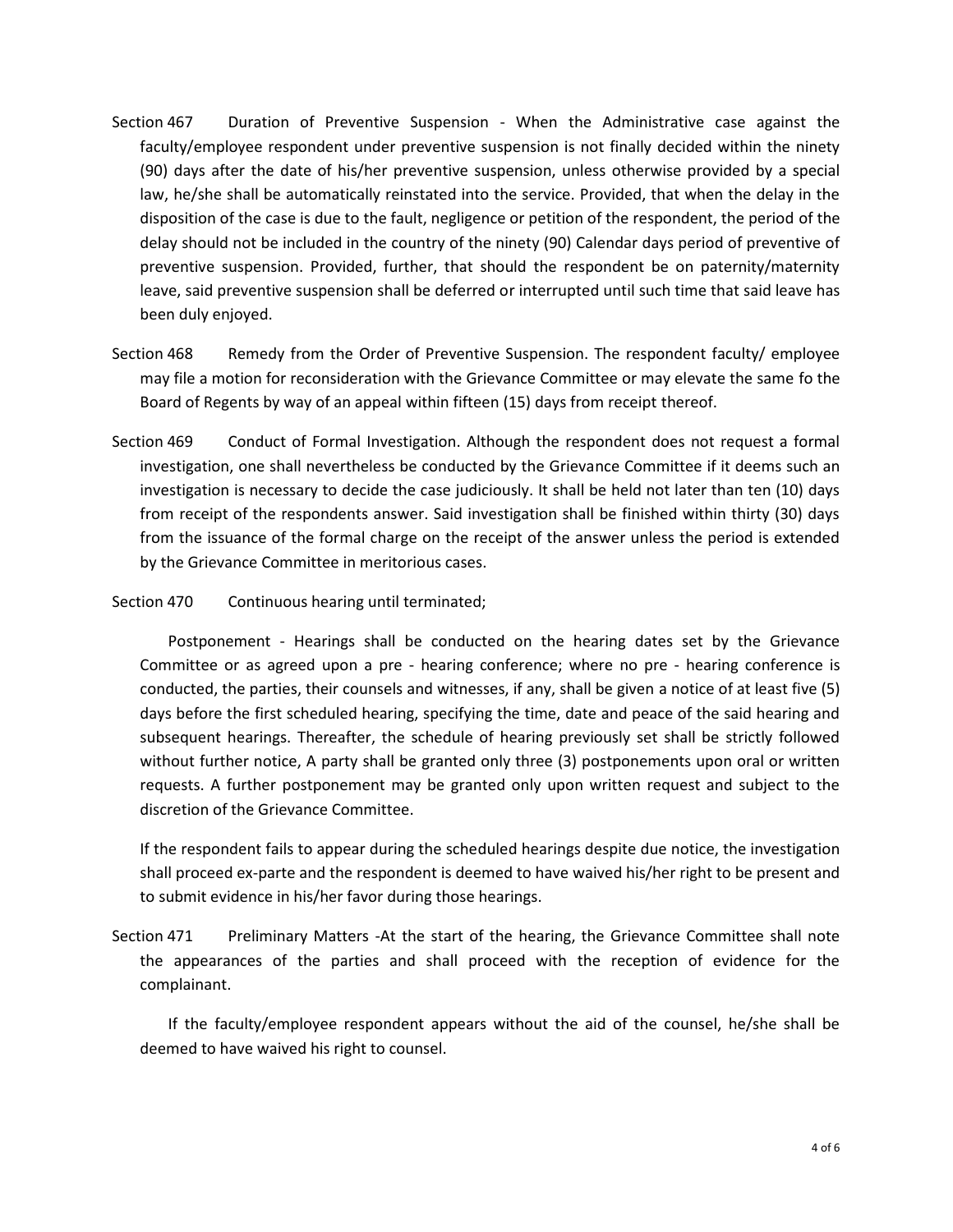Before taking the testimony of a witness, the Grievance Committee shall place him/her under oath and then take his/her name, address, civil status, age and place of employment.

- Section 472 Appearance of Parties Any person representing any of the parties before any hearing shall manifest orally or in writing his/her appearance for either the respondent or complainant stating his/her full name and exact address where he/she can be served with notices other documents. Any pleading or appearance made without complying with the above stated requirements shall not be recognized.
- Section 473 Order of Hearing Unless the Grievance Committee directs otherwise, the order of hearing shall be as follows:

a. The complainant shall present evidence in support of the charge;

b. The respondent faculty/employee shall then offer evidence in support of his/her defense;

c. The complainant may then offer rebuttal evidence, and the respondent, counter - rebuttal evidence;

Every witness may be examined in the following order:

- a. Direct examination by the proponent;
- b. Cross examination by the opponent;
- c. Re direct examination by the opponent;
- d. Re cross examination by the opponent;

A sworn statement of a witness properly identified and affirmed by the witness before the Grievance Committee shall constitute his/her direct testimony.

When the presentation of evidence has been concluded, the parties shall formally offer their evidence either orally or in writing and thereafter objections thereto may also be made either orally or in writing. Thereafter, both parties may be given opportunity and time to submit their respective memorandum which in no case shall not be beyond five (5) days after the termination of the investigation. Failure to submit the memorandum within the period shall be considered a waiver there of.

Section 474 Objections -All objections raised during the hearing shall be resolved by the Grievance Committee. However, objections that cannot be ruled upon by the Grievance Committee shall be noted with the information that the same shall be included in the memorandum of the concerned party to be ruled upon by the University President.

The Grievance Committee shall accept all evidence deemed material and relevant to the case. In the case of doubt, the Grievance Committee shall allow the admission of evidence subject to the objection interposed against its admission.